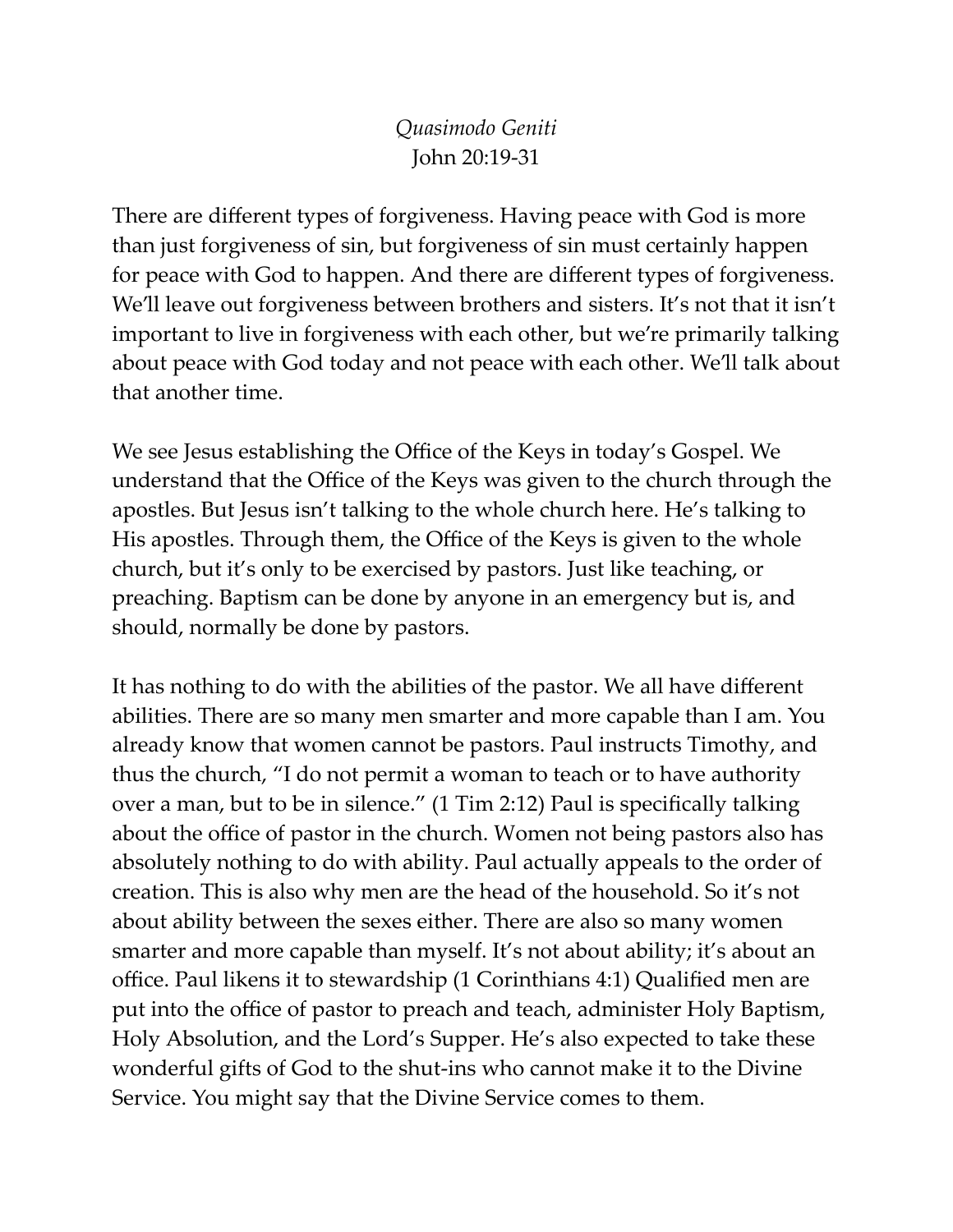God puts men into the office of the ministry to act as stewards of God's grace. We're focusing on the Office of the Keys today which Jesus established in our Gospel reading:

[Jesus] breathed on them and said to them, "Receive the Holy Spirit. If you forgive the sins of any, they are forgiven them; if you withhold forgiveness from any, it is withheld." (vv. 22-23)

The Office of the Keys has two parts: forgiveness of sins and retention of sins. The forgiveness of sins is handled with confession and absolution. The retention of sins is handled with excommunication. Both have the same goal: peace with God. Let's start with the difficult one: excommunication.

Excommunication is applied to unrepentant sinners so that they face the temporal consequences of their sin. All sin has temporal consequences. If someones insists on sex outside of marriage, there will be consequences. It could mean something like a STD. Statistics show that STDs in America have reached all new highs every year from 2014 to 2019.<sup>1</sup> There's nothing to indicate that this won't continue. Even if we haven't participated in extramarital sex, how many of us have turned a blind eye to our children participating in extramarital sex? How many of us have even participated in the attitudes of the sexual revolution of the 1960s that condones and promotes extramarital sex? How many of us have participated in the feminist movement that promotes female equality with men by promoting sexual promiscuity and abortion. How many of us have been too shy to promote God's good order of marriage and family? How many of us have been critical of a pastor who holds a hard line on this issue and admired pastors who turn a blind eye to extramarital sex? I'm not talking about someone who has repented of such sin. We are to treat them as if it never happened. If God forgets their sin as far as the east is from the west, we certainly cannot hold that sin against them.

 $1$  https://www.cdc.gov/nchhstp/newsroom/2021/2019-STD-surveillance-report.html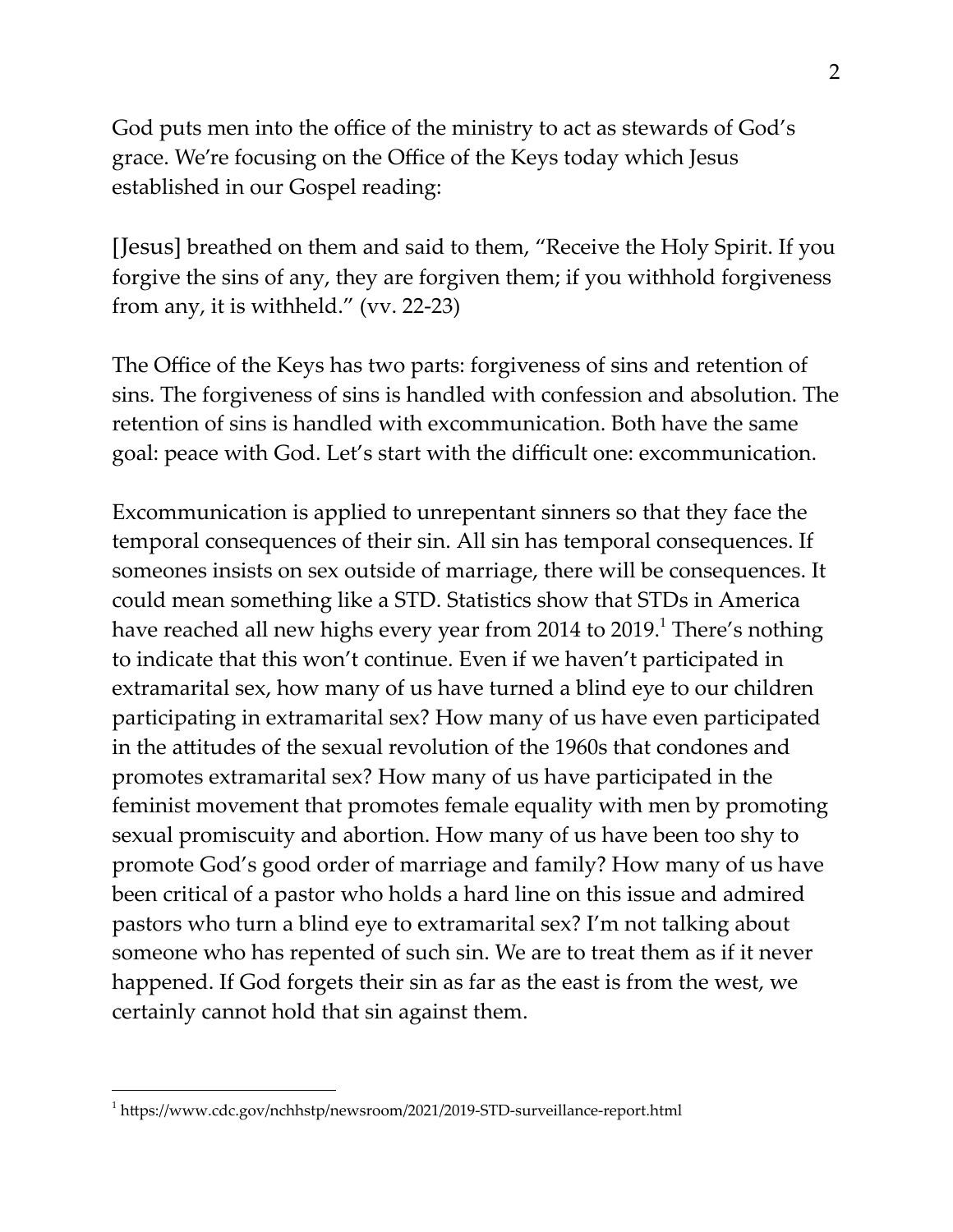But excommunication is a tool for those who are defiantly unrepentant. It is meant to allow the unrepentant to face the consequences of their sin so that they repent.

The best example of this is probably the prodigal son. He gains his inheritance before his father dies. This act is so shameful that he must go live in a foreign country. He basically excommunicates himself. He wastes his inheritance in reckless living and faces the consequences of such sin. He bucks the law of God and faces the consequences of living outside of God's good order. He's brought about as low as he can be; destitute and feeding pigs to barely exist. There are always temporal consequences to defying God's law. Excommunication by the church is nothing else than publicly admitting that someone is openly and publicly defying God's law. The fact that it's practiced so little in the church should alarm all of us. Paul condemns the Corinthian church because they haven't excommunicated a guy sleeping with his step mother. The purpose isn't to shame the guy. He's already shamed himself with his act; even among the pagans. The purpose is to make him suffer the consequences of his act so that he'll repent.

The prodigal son comes to his senses and repents. And his Father welcomes him back with open arms. He is not treated as a hired hand like he wants to be but his full sonship is restored to him. That is how the church is supposed to greet those who repent. We welcome back the prodigal brother or sister with open arms and treat them as if they are fully restored because they are. They once again have peace with God. The guy in Corinth who slept with his step mother repents. But the Corinthian church doesn't welcome him back with open arms. Paul has to admonish the Corinthians that this guy is restored to full sonship and should be treated as such! Often, we are too much like the older brother of the prodigal son or the Corinthian Christians than we like to admit.

If you are holding someone's sins against them, you are acting like Satan. One of Satan's nicknames is 'the accuser of the brethren.'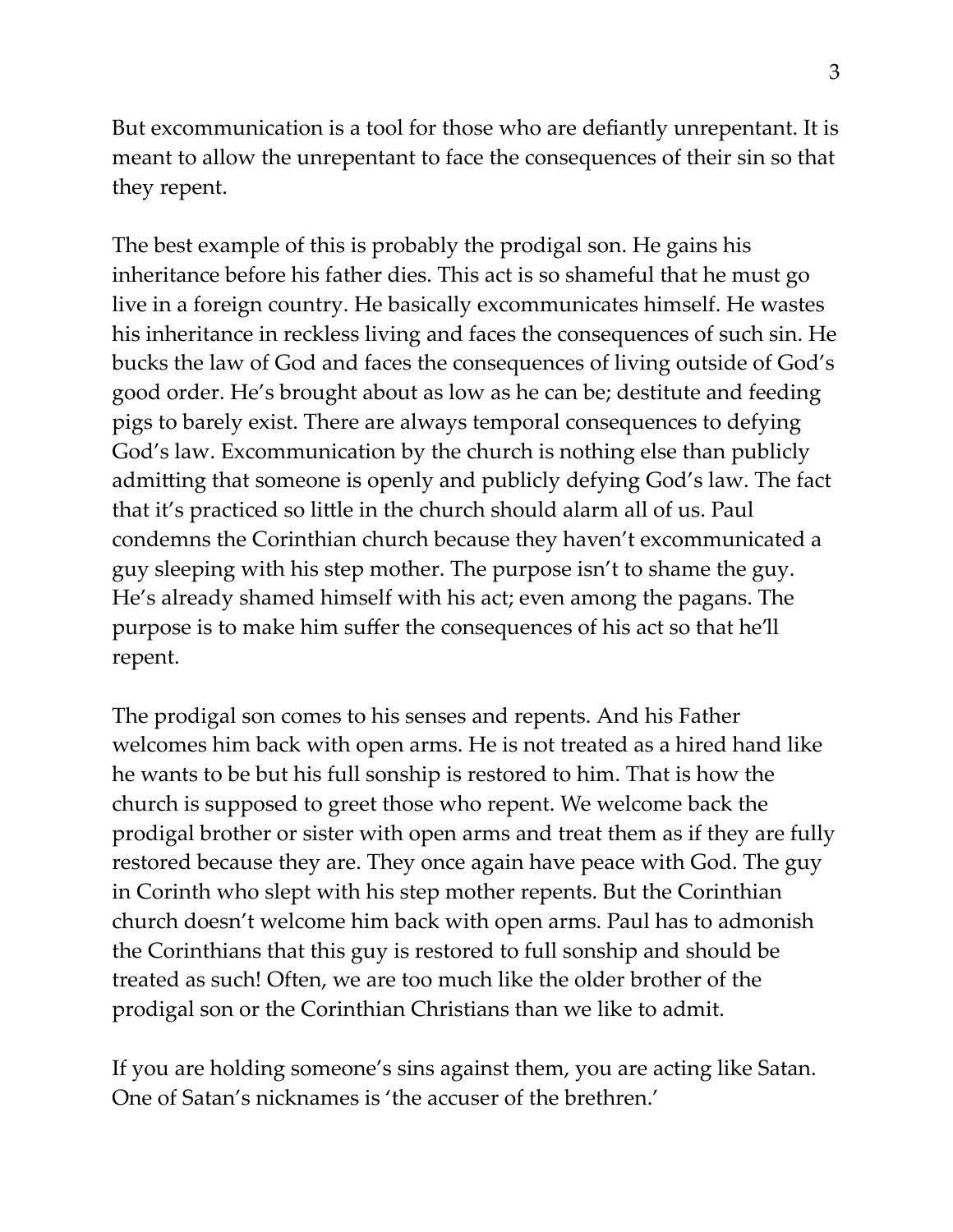God forbid any of us act in such a way. But Satan is relentless. He will bring up old sin and current sin. He will entice you to sin even more. This is where the beauty of confession and absolution comes in.

We will continue to struggle with sin until we die. It's true that the Holy Spirit works new movements in us so that we love God's Law and desire to do His will. It is also true that we are plagued by the old man in us to defy God's Law and to desire to do the will of our old sinful hearts. When we fall into sin, we have the amazing gift of confession and absolution. The absolution is nothing other than Christ standing in our midst saying the same words He said to the cowering disciples: "Peace be with you." (vv. 19, 21) This happens in several ways.

First is the Lord's Prayer. When you pray the fifth petition, you are asking God to forgive your sins. "Which one of you, if his son asks him for bread, will give him a stone? Or if he asks for a fish, will give him a serpent? If you then, who are evil, know how to give good gifts to your children, how much more will your Father who is in heaven give good things to those who ask Him!" (Mt 7:9-11) When you ask for forgiveness, your Father in heaven gives you peace through the forgiveness of your sin. The fifth petition is not conditional. Thanks be to God, He doesn't forgive us based on how well we forgive others. But if we have received such a good gift as peace with God, how can we not extend that to those around us?

Second is confession and absolution with a trusted brother or sister in Christ. This is one of the aspects of the mutual consolation of the brotherhood. We share our burdens with our trusted brother or sister in Christ and they share with us the wonderful news of the grace of God; based not on our merits but on Christ's merits! As a Christian, you have the authority to proclaim the grace of God to anyone who needs it. In light of this, there's a couple of phrases I want you to strike from your vocabulary. When someone confesses a wrong, don't say "that's okay" or "don't worry about it" or "no big deal" or anything like that. Sin is not okay or nothing to worry about or no big deal. But it is forgiven. Announce God's grace.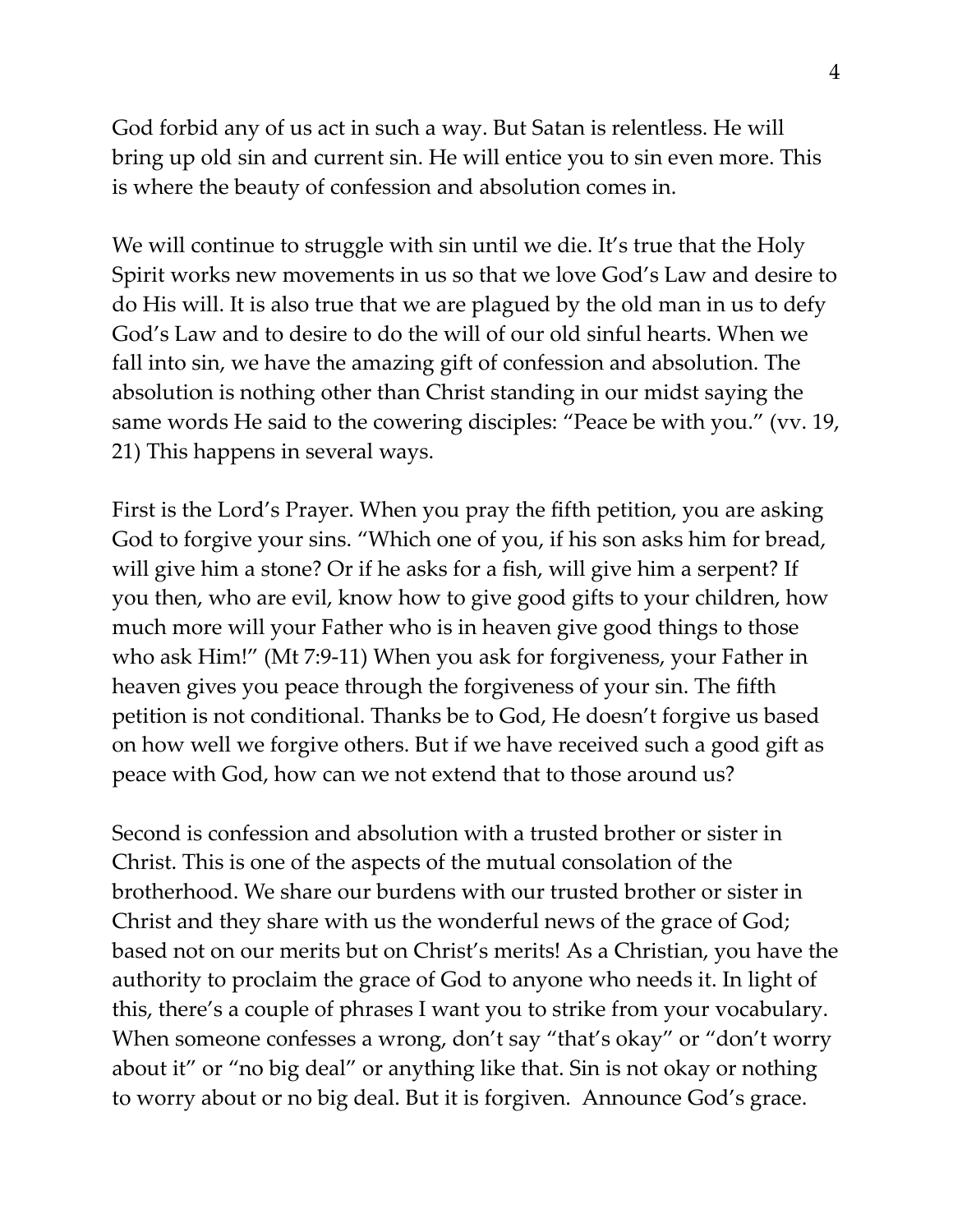Something like "you're forgiven for the sake of Christ." The only solution to sin is forgiveness. Don't be afraid to call it such and pronounce it forgiven. You might even recommend they come and see their pastor!

Third is the corporate confession and absolution we practice at the beginning of the Divine Service. This practice was started in the church in the ninth century and briefly discontinued by the Lutheran reformers. It came back into our Divine Service in the latter part of the 17th century thanks to the pietists. At least one good thing came out of pietism. The corporate confession and absolution highlights the Biblical understanding that there is no penance after forgiveness. Once you are declared forgiven, you are actually forgiven. The pastor stands "in the stead and by the command of Christ" and pronounces forgiveness. The pastor stands in for Christ and says, "Peace be with you." This is a beautiful part of the service but, unfortunately, it seems to have degraded the practice of private confession and absolution, which is the fourth way to receive forgiveness.

Of course, that's not the only thing that's degraded the practice of private confession and absolution. Pietism in general degraded private confession and absolution by placing the emphasis of confession and absolution on the confession part and not the absolution part. The pietist places the emphasis of God's work to the subjective internal realm instead of the objective external realm. So, in confession and absolution, the important part isn't the pronouncement of the forgiveness of sins, but how heart-felt your forgiveness was. The comfort moves from the external Word of God to the internal feelings about that Word of God. And feelings are not trustworthy. Additionally, the Rationalism movement of the 18th century introduced doubt that a pastor's pronouncement of absolution actually did anything. To the rationalist, it makes no sense that a pastor can stand in the stead of the Lord Jesus Christ. Even though that's what today's Gospel clearly teaches. Since we all grew up in the wake of rationalism, we are all tempted to doubt the Holy Absolution. Jesus' words to Thomas are applicable to us as well: "Do not disbelieve, but believe." (v. 27)